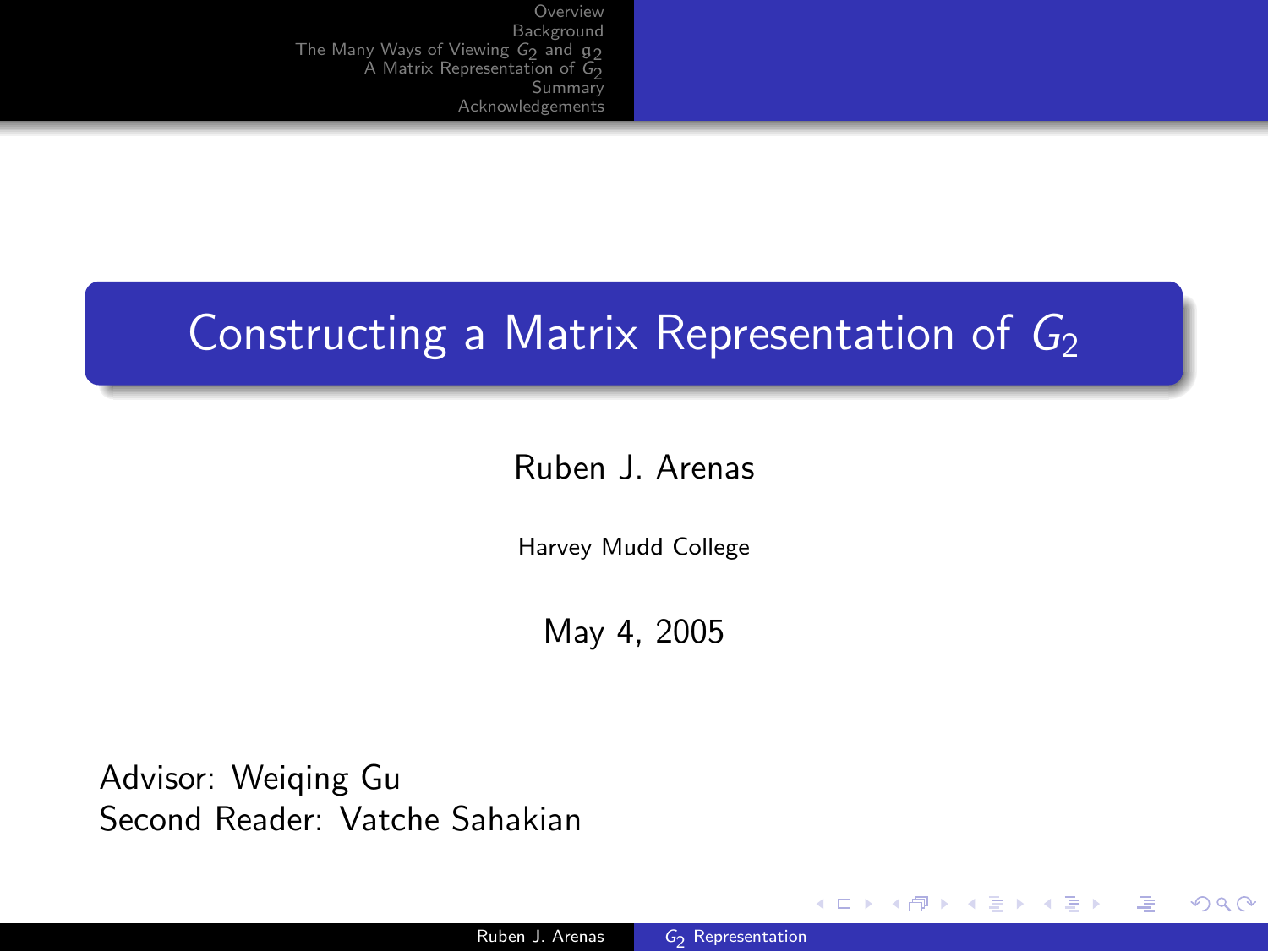#### [Overview](#page-1-0)

**[Background](#page-2-0)** The Many Ways of [Viewing](#page-6-0)  $G_2$  and  $g_2$ A Matrix [Representation](#page-9-0) of  $G_2$ [Summary](#page-14-0) [Acknowledgements](#page-15-0)

### **Overview**

- 1 [Background](#page-2-0)
	- **•** [Differentiable](#page-2-0) Manifolds
	- **•** Lie [Groups](#page-3-0)
	- **•** Lie [Algebras](#page-4-0)
	- The [Exponential](#page-5-0) Map
- The Many Ways of [Viewing](#page-6-0)  $G_2$  and  $g_2$
- 3 A Matrix [Representation](#page-9-0) of  $G_2$ 
	- **o** The [Goal](#page-9-0)
	- **The [Solution](#page-10-0)**
	- $\bullet$  The Geometric [Characterization](#page-11-0) of  $g_2$
	- $\bullet$  A [Basis](#page-12-0) for  $g_2$
	- $\bullet$  Our Matrix [Representation](#page-13-0) of  $G_2(Finally!)$
- 4 [Summary](#page-14-0)



<span id="page-1-0"></span>∢ロト ∢何ト ∢∃ ト ∢∃ ト

(三)

 $\Omega$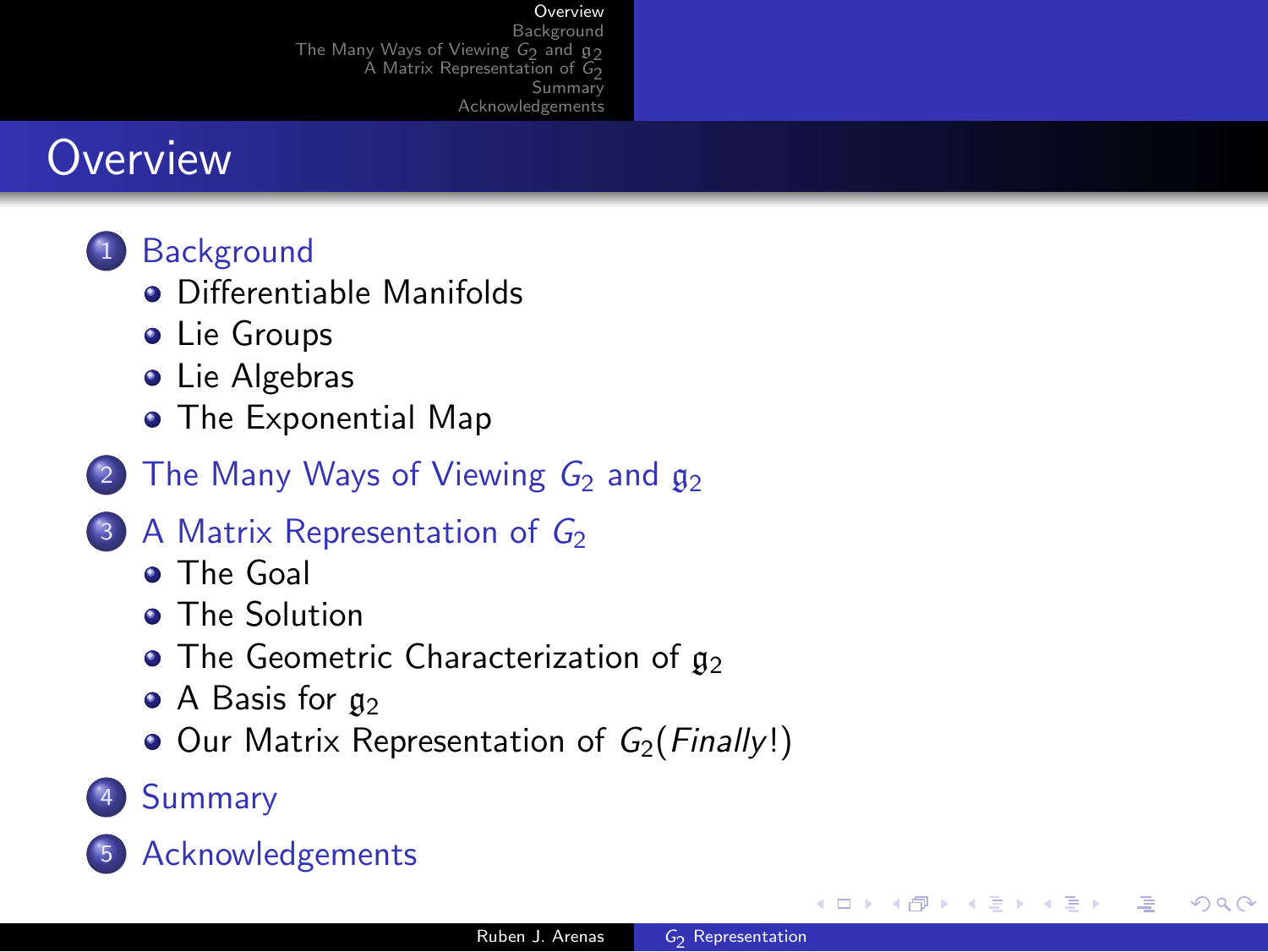[Differentiable](#page-2-0) Manifolds Lie [Groups](#page-3-0) Lie [Algebras](#page-4-0) The [Exponential](#page-5-0) Map

# What is a Differentiable Manifold?

#### Working definition

- A differentiable manifold is the basic structure used in differential geometry. Essentially, every piece of a differentiable manifold looks like  $\mathbb{R}^n$ .
- It is a generalization of the idea of a smooth surface to any number of dimensions. We do not allow "kinks" and sharp corners in our manifolds.
- These are spaces on which it makes sense to do calculus.

#### **Examples**

The circle, sphere, torus, Möbius strip, Klein bottle,  $\dots$ 

<span id="page-2-0"></span>メロメ メ押メ メミメ メミメ

 $209$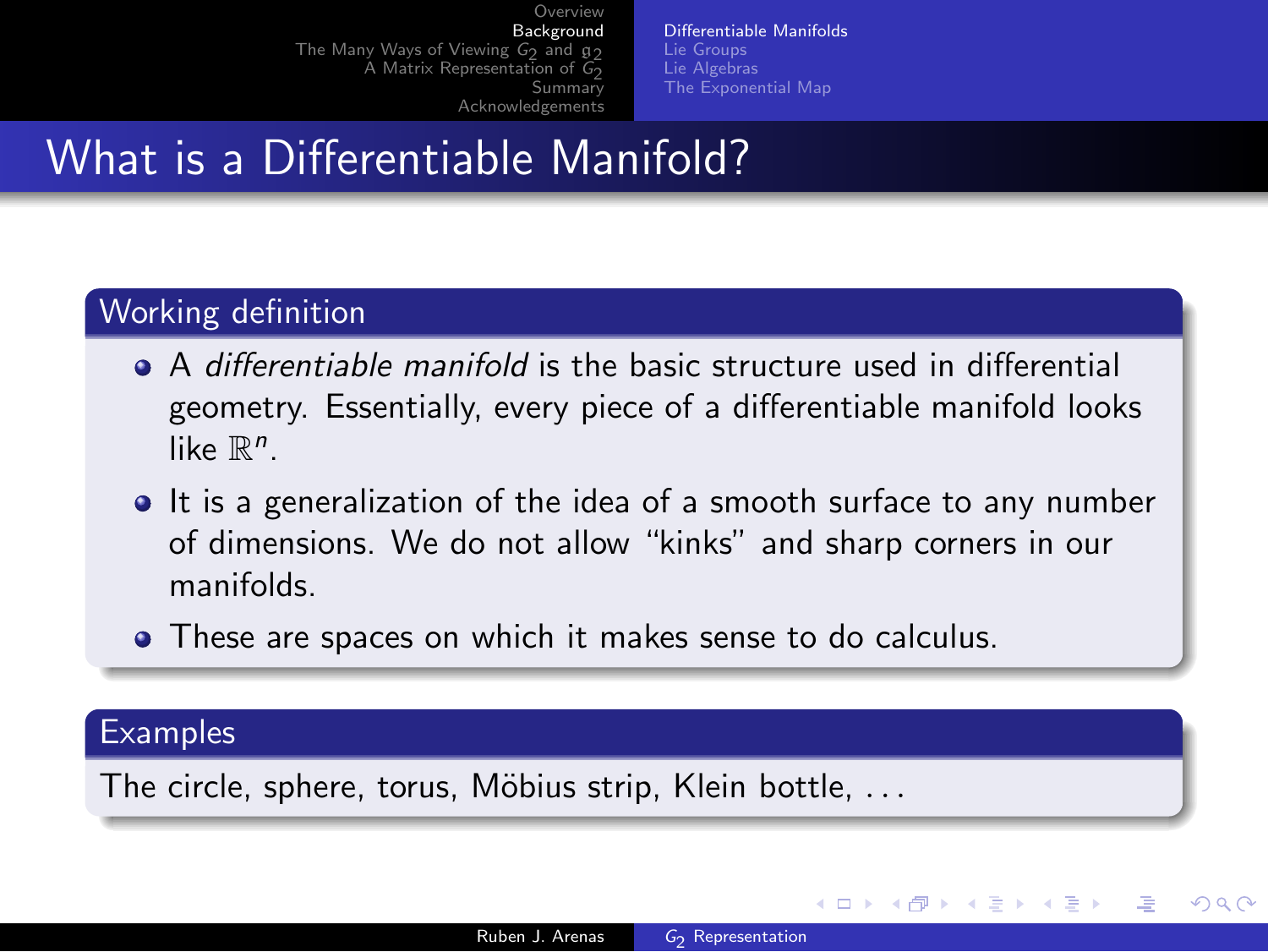[Differentiable](#page-2-0) Manifolds Lie [Groups](#page-3-0) Lie [Algebras](#page-4-0) The [Exponential](#page-5-0) Map

## What is a Lie Group?

- A Lie group is a differentiable manifold as well as a group. Further, the group operations of multiplication and inversion are differentiable maps.
- Examples of Lie groups are some of the *matrix groups* such as  $\mathrm{GL}(n)$ ,  $\mathrm{O}(n)$ , and  $\mathrm{SO}(n)$ . Another example is the circle  $S^1$ .
- Since Lie groups are geometric objects, topological properties such as connectedness, simple connectedness, compactness may apply to them.

<span id="page-3-0"></span>メロメ メ押メ メミメ メミメ

 $\Omega$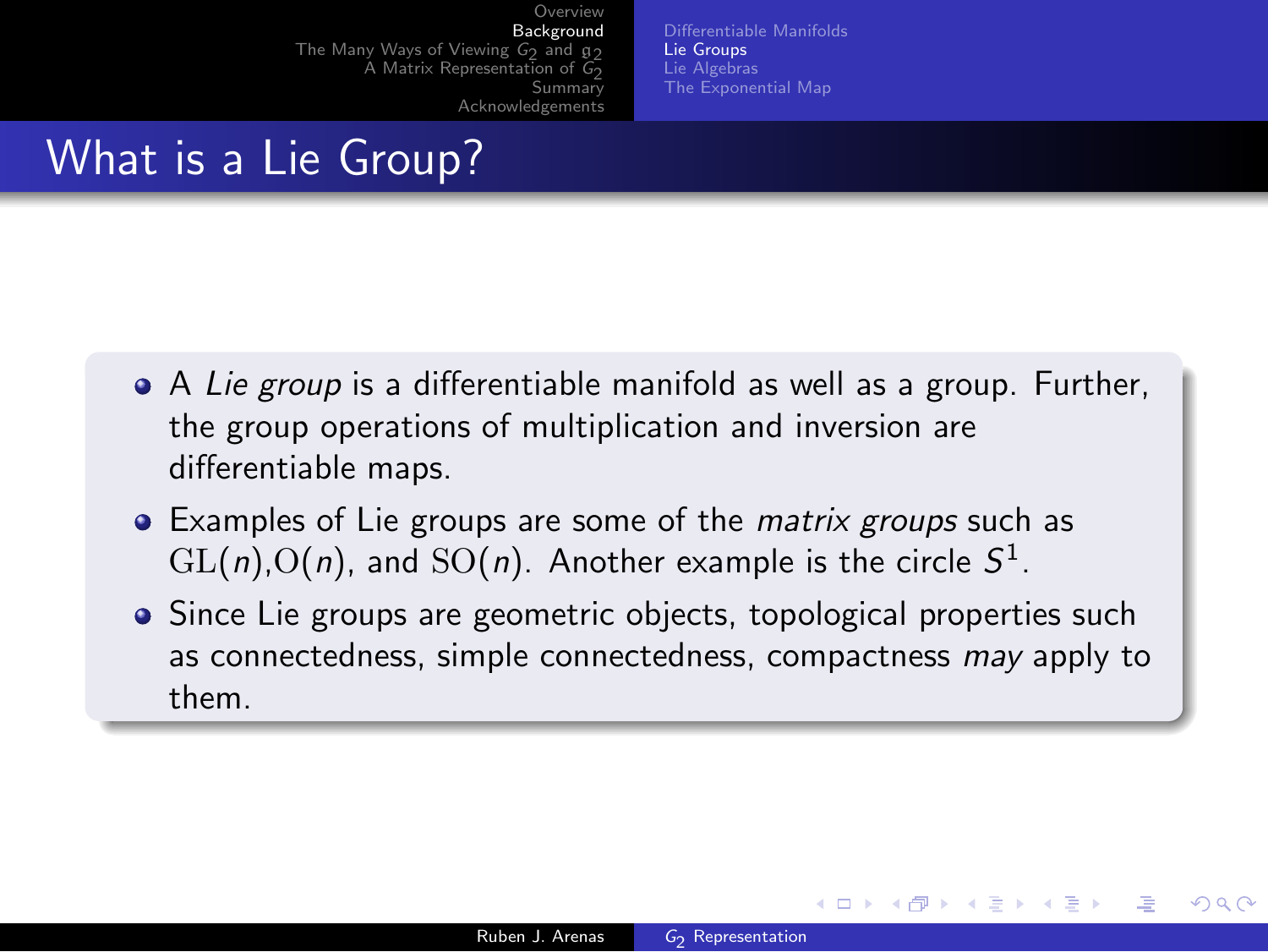[Differentiable](#page-2-0) Manifolds Lie [Groups](#page-3-0) Lie [Algebras](#page-4-0) The [Exponential](#page-5-0) Map

## What is a Lie Algebra?



#### Tangent Space Formulation

- The Lie algebra g of a Lie group G is the tangent space to the identity element of G.
- Since a Lie algebra is a tangent space, it is also a vector space. So ideas like bases, linear independence, and orthogonality all apply.
- <span id="page-4-0"></span>• A Lie algebra comes equipped with the *bracket* operation  $[\cdot,\cdot]: \mathfrak{g} \times \mathfrak{g} \to \mathfrak{g}$ . For matrix Lie algebras the bracket is the commutator,  $[X, Y] = XY - YX$ .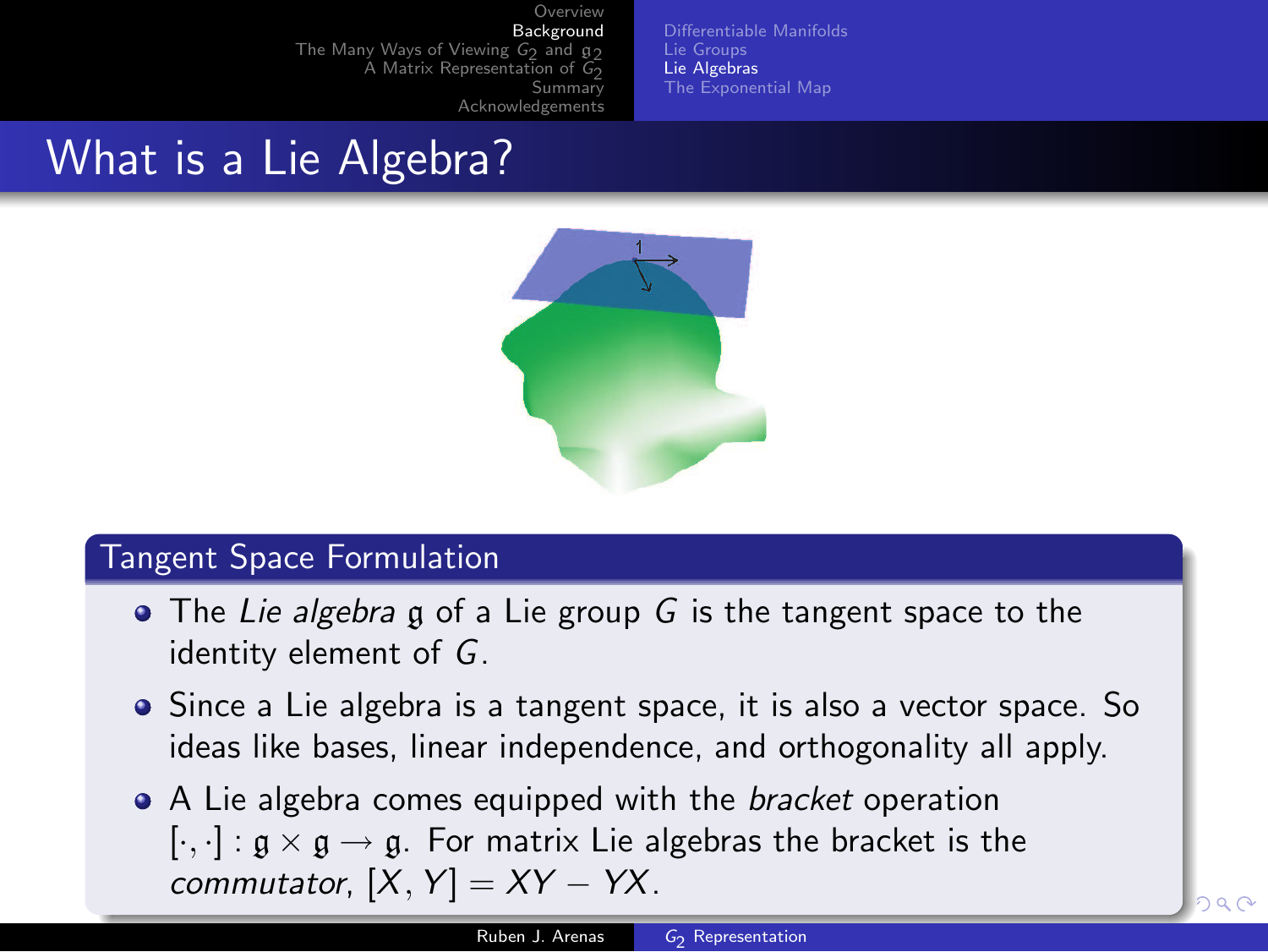[Differentiable](#page-2-0) Manifolds Lie [Groups](#page-3-0) Lie [Algebras](#page-4-0) The [Exponential](#page-5-0) Map

Moving from a Lie algebra to a Lie group

#### The Matrix Exponential

• The map  $exp: \mathfrak{g} \rightarrow G$  defined by

$$
\exp(X) = 1 + X + X^2/2! + X^3/3! + \cdots
$$

takes a neighborhood of 0 in g to a neighborhood of the identity in G.

• The exponential map lets us take vectors in g and generate points in G.

#### A Key Theorem

- The exponential map restricts to a diffeomorphism from some neighborhood of 0 in g onto some neighborhood of the identity in G.
- $\bullet$  So if we have a basis for g we can generate all of G.

<span id="page-5-0"></span> $($  ロ )  $($   $($  $)$   $)$   $($   $)$   $($   $)$   $($   $)$   $($   $)$   $($   $)$   $($   $)$   $($   $)$   $($   $)$   $($   $)$   $($   $)$   $($   $)$   $($   $)$   $($   $)$   $($   $)$   $($   $)$   $($   $)$   $($   $)$   $($   $)$   $($   $)$   $($   $)$   $($   $)$   $($   $)$   $($   $)$   $($   $)$   $($   $)$ 

Ξ

 $QQ$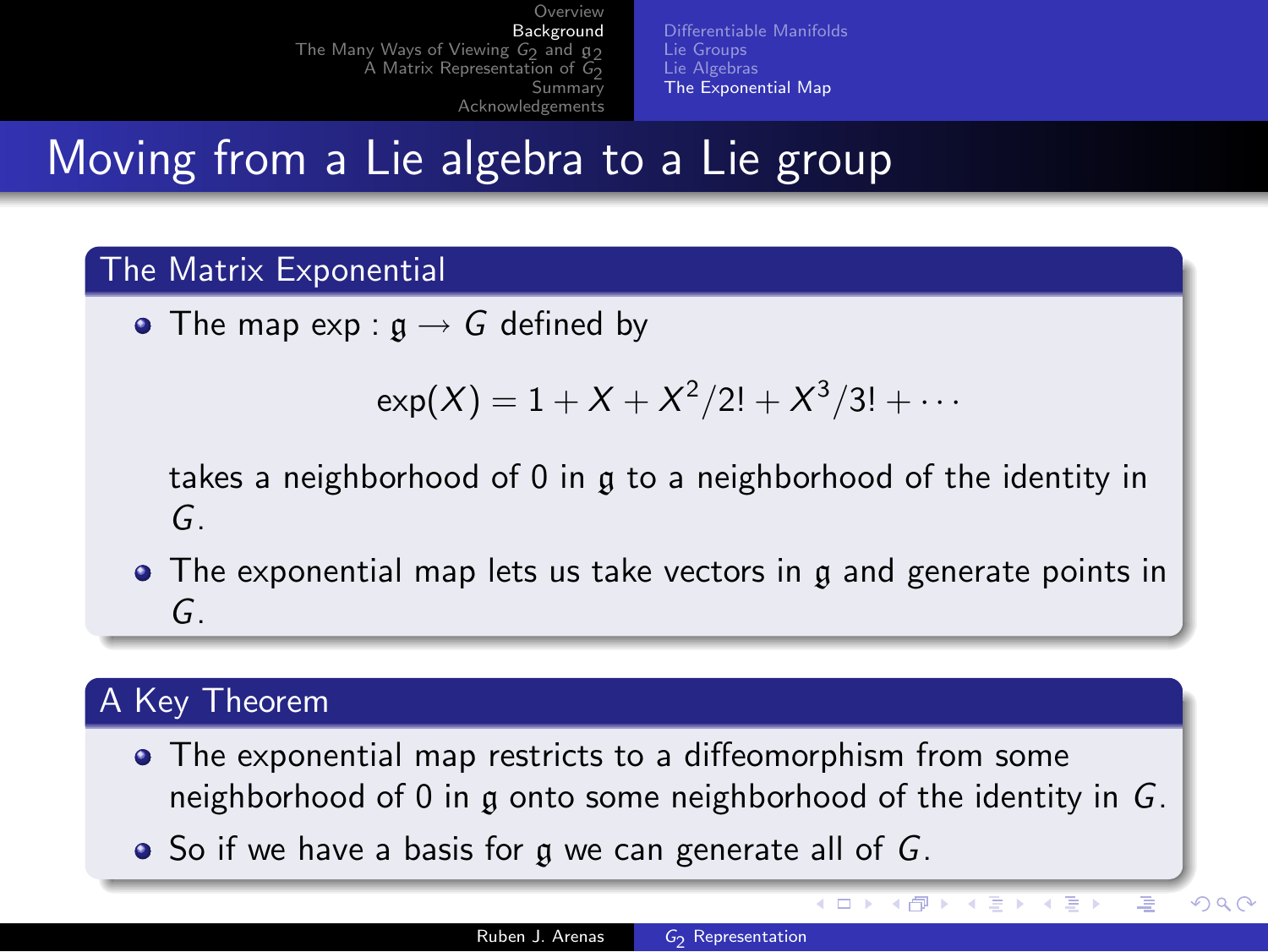

#### What do we know about  $G_2$ ?

- $G_2$  is a 14-dimensional, connected, simply connected, simple, exceptional Lie group. It can be shown that  $G_2$  is a subgroup of SO(7).
- There are two ways to study  $G_2$  either directly or through its Lie algebra  $a_2$ .

<span id="page-6-0"></span>イロメ イ母メ イヨメ イヨメー

(三)

 $\Omega$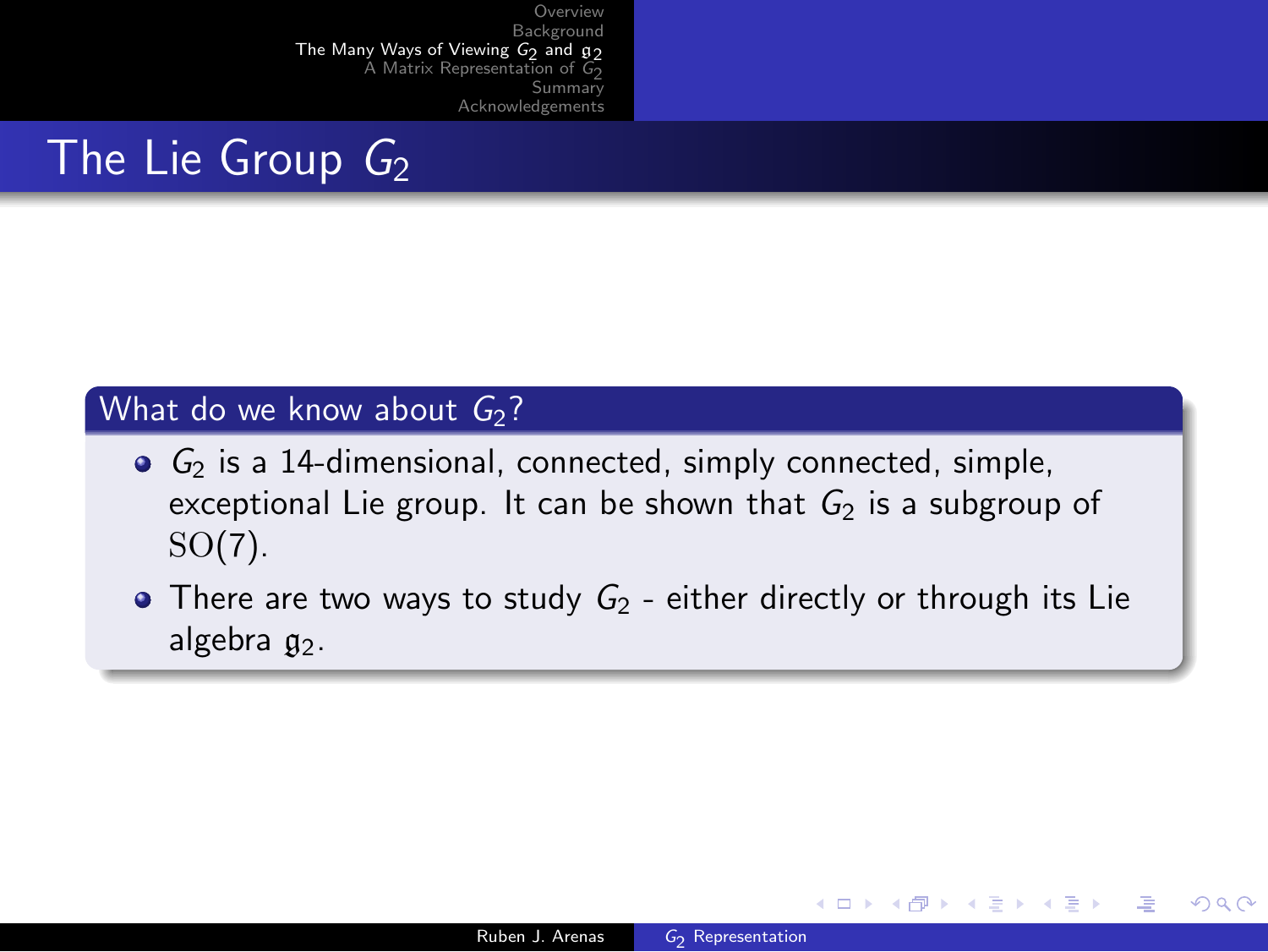### Ways of Viewing  $G_2$



 $\equiv$ 

 $QQ$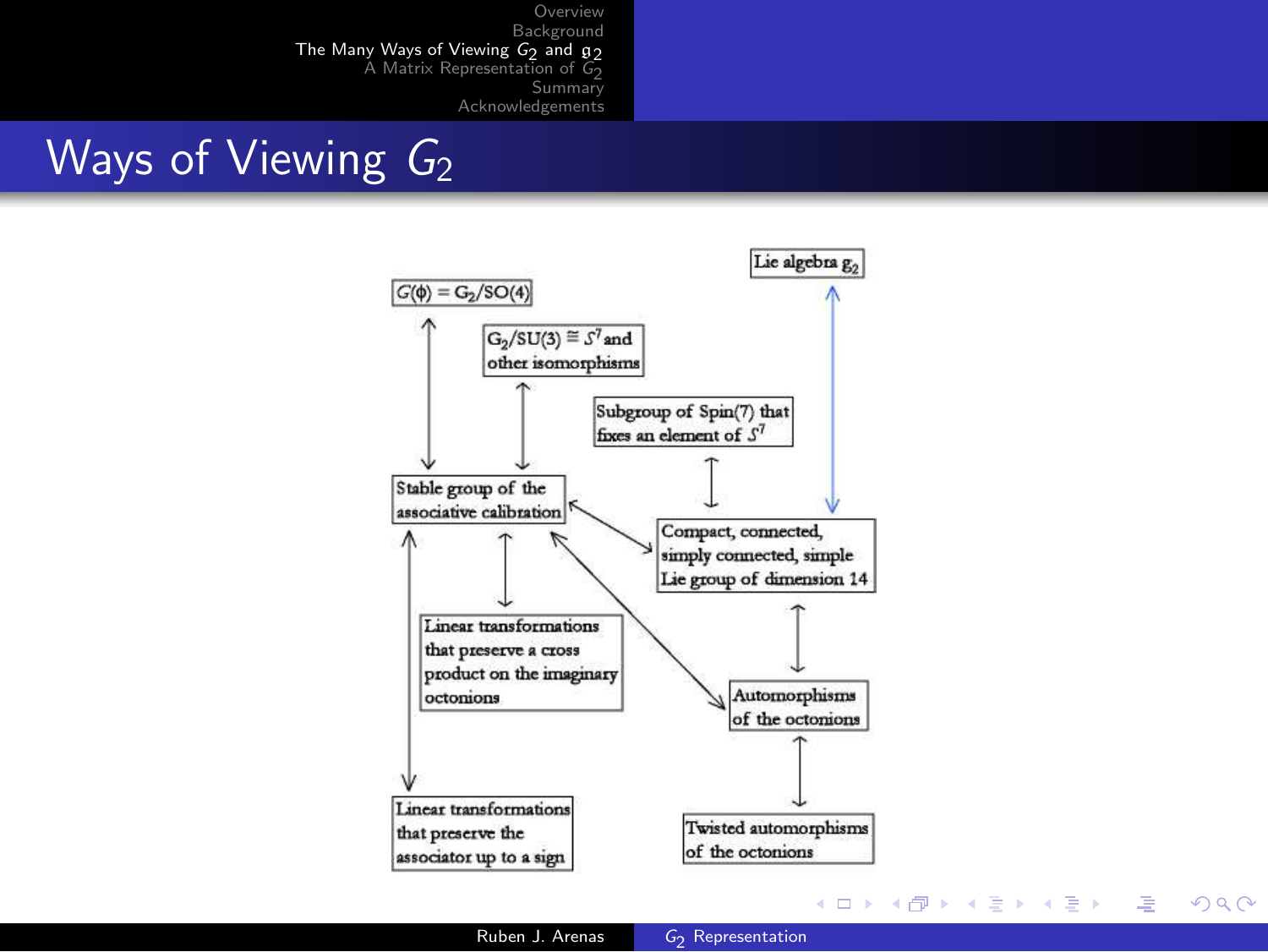# Ways of Viewing  $g_2$



メロメ メ御 メメ きょくきょう

造

 $299$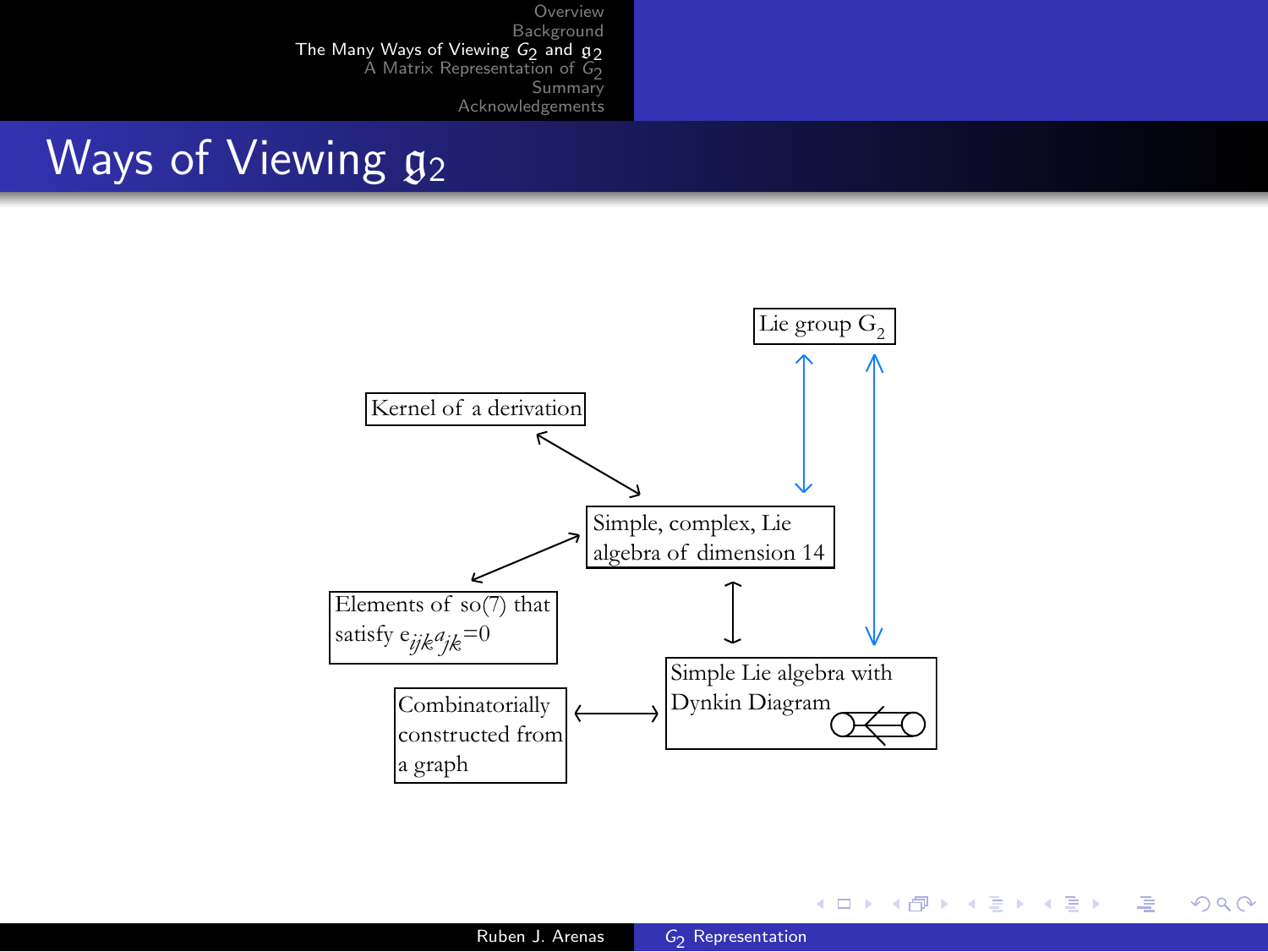[Overview](#page-1-0) [Background](#page-2-0) The Many Ways of [Viewing](#page-6-0) G<sub>2</sub> and g<sub>2</sub> y Ways of Viewing G<sub>2</sub> and g<sub>2</sub><br>A Matrix [Representation](#page-9-0) of G<sub>2</sub> [Summary](#page-14-0) [Acknowledgements](#page-15-0)

The [Goal](#page-9-0) The [Solution](#page-10-0) Our Matrix [Representation](#page-13-0) of G<sub>2</sub>(*Finally*!)

.

<span id="page-9-0"></span>メロメ メ押メ メミメ メミメ

 $2990$ 

画

#### Our Goal

Our goal is to generate a complete description of  $G_2$  in matrix form. This would be analogous to the 1-parameter matrix representation of  $SO(2)$ ,

$$
SO(2) = \left\{ \left( \begin{array}{cc} \cos \theta & \sin \theta \\ -\sin \theta & \cos \theta \end{array} \right) \right\}
$$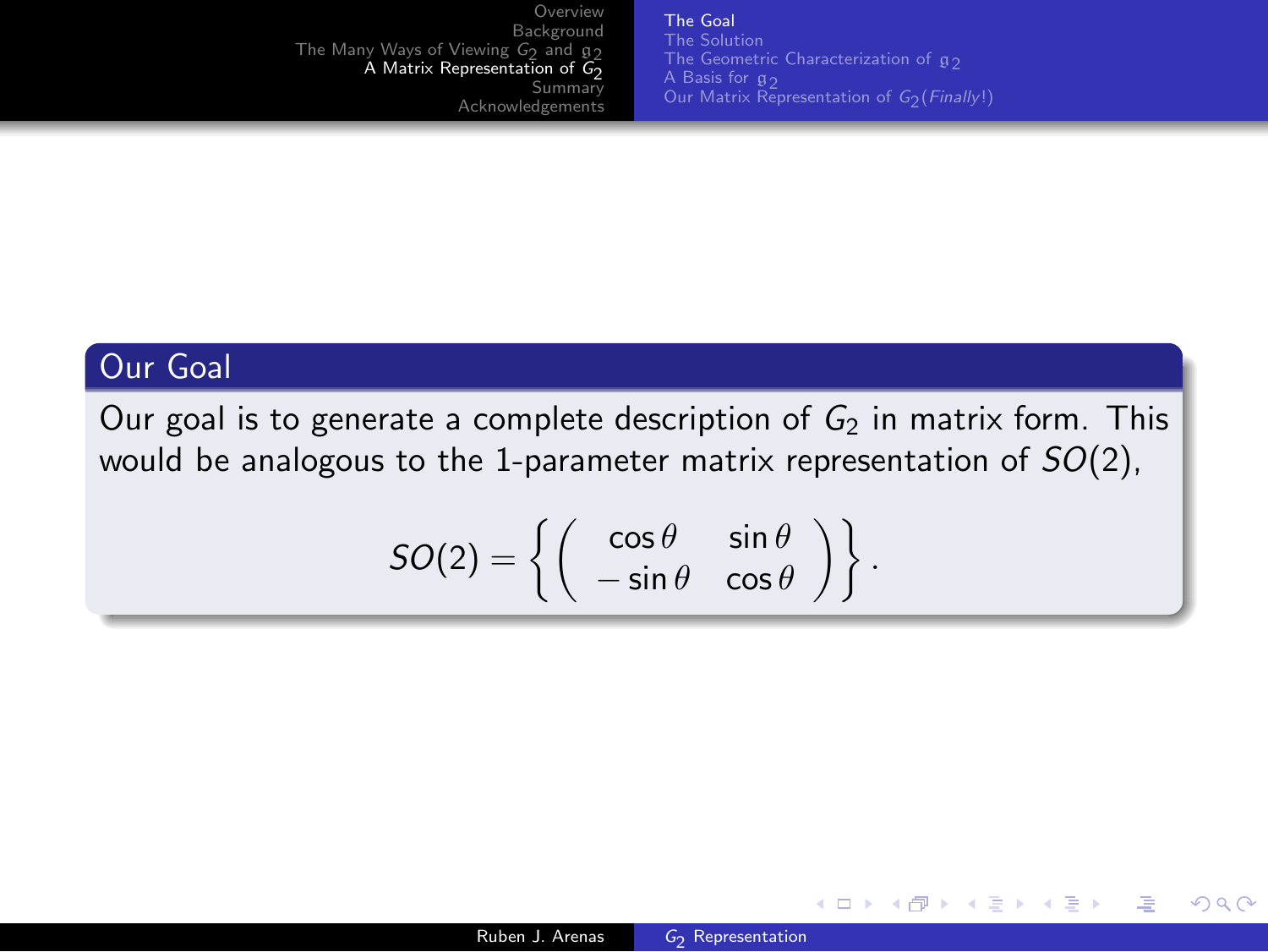[Overview](#page-1-0) [Background](#page-2-0) The Many Ways of [Viewing](#page-6-0) G<sub>2</sub> and g<sub>2</sub> y Ways of Viewing G<sub>2</sub> and g<sub>2</sub><br>A Matrix [Representation](#page-9-0) of G<sub>2</sub> [Summary](#page-14-0) [Acknowledgements](#page-15-0)

The [Goal](#page-9-0) The [Solution](#page-10-0) The Geometric [Characterization](#page-11-0) of  $g_2$ Our Matrix [Representation](#page-13-0) of G<sub>2</sub>(*Finally*!)

<span id="page-10-0"></span>イロメ イ母メ イヨメ イヨメー

(三)

 $\Omega$ 

#### A Solution in 3 Steps

- $\bullet$  Characterize  $g_2$  geometrically.
- $\bullet$  Construct a basis for  $g_2$  using this geometric characterization.
- $\bullet$  Use the exponential map to generate  $G_2$  from the basis for  $g_2$ .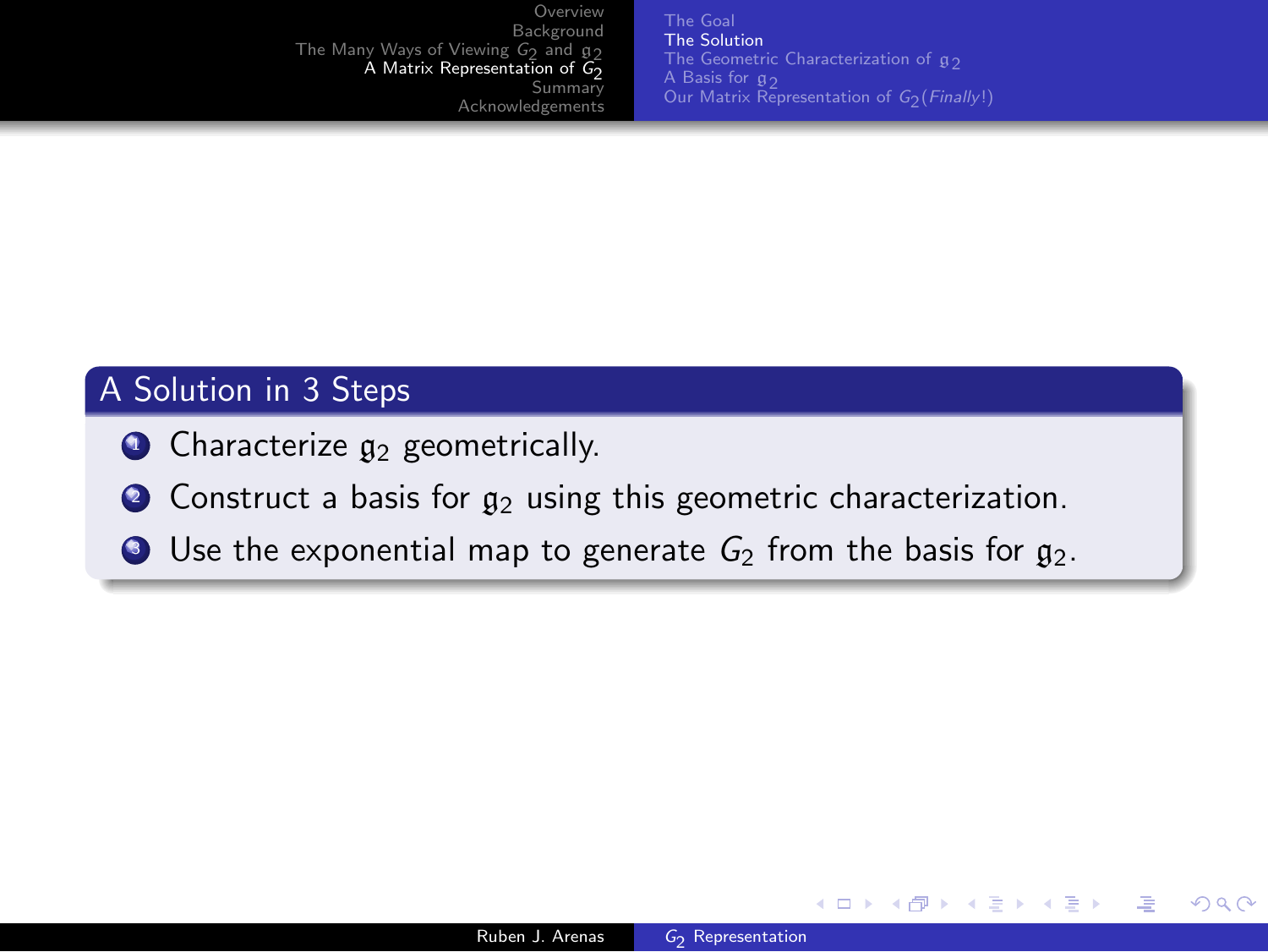The [Goal](#page-9-0) The [Solution](#page-10-0) The Geometric [Characterization](#page-11-0) of  $g_2$ <br>A Basis for  $g_2$ A [Basis](#page-12-0) for  $\mathfrak{g}_{2}$ <br>Our Matrix [Representation](#page-13-0) of G<sub>2</sub>(*Finally*!)

<span id="page-11-0"></span>イロメ イ母メ イヨメ イヨメー

遥

 $209$ 

#### Bryant's definition of  $g_2$

- In a recent paper, Bryant shows the following: A matrix  $A = (a_{ii}) \in \mathfrak{so}(7)$  is an element of  $\mathfrak{g}_2$  if and only if  $\epsilon_{ijk} a_{ik} = 0$  for  $i, j, k = 1, \ldots, 7$ .
- Here  $\epsilon_{ijk}$  encapsulates  $7^3$  constants that come from the *associative* calibration. The associative calibration is related to one of the major definitions of  $G_2$ .

#### The inner product space of matrices

- $\bullet$  How can we make  $M(n, n)$ , the set of *n*-by-*n* matrices, into an inner product space.
- What does this tell us about  $g_2$ ?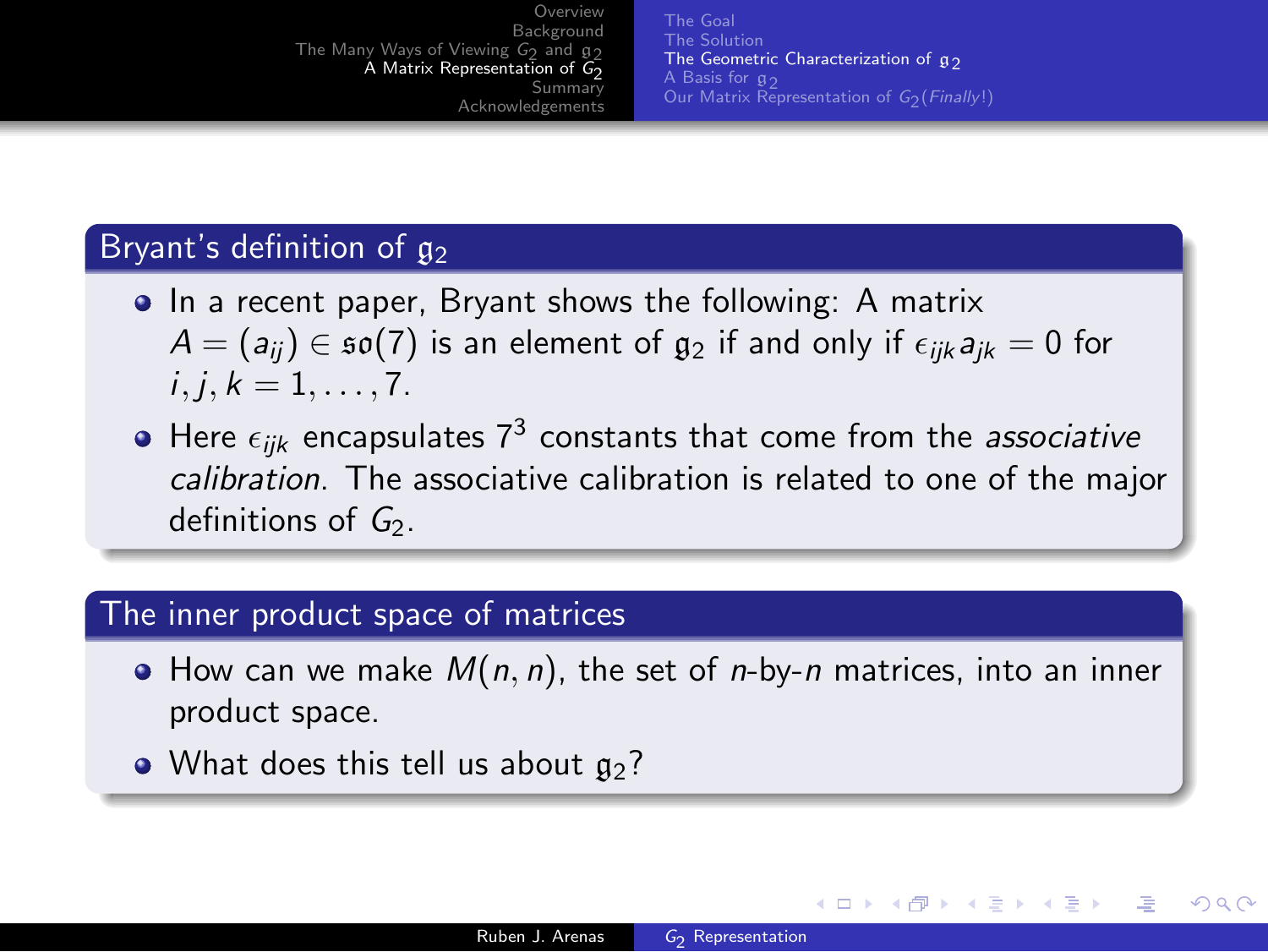**[Overview](#page-1-0)** [Background](#page-2-0) The Many Ways of [Viewing](#page-6-0) G<sub>2</sub> and g<sub>2</sub> y Ways of Viewing G<sub>2</sub> and g<sub>2</sub><br>A Matrix [Representation](#page-9-0) of G<sub>2</sub> [Summary](#page-14-0) [Acknowledgements](#page-15-0)

The [Goal](#page-9-0) The [Solution](#page-10-0) A [Basis](#page-12-0) for  $g_2$ Our Matrix [Representation](#page-13-0) of G<sub>2</sub>(*Finally*!)

<span id="page-12-0"></span>イロメ イ押メ イヨメ イヨメー

.

 $QQ$ GB 11

Using the condition  $\langle E_i,A\rangle = 0$  for  $i=1,\ldots, 7$  we can guess a basis for  $g_2$ . This involves finding 14 linearly independent matrices.

$$
\mathfrak{g}_2=\left\{\begin{pmatrix}0&x_3&-x_2&x_5&-x_4&-x_7&-x_6+y_6\\-x_3&0&x_1&x_6&-x_7+y_7&x_4-y_4&x_5+y_5\\x_2&-x_1&0&-y_7&y_6&y_5&y_4\\-x_5&-x_6&y_7&0&-x_1+y_1&-x_2+y_2&-x_3+y_3\\x_4&x_7-y_7&-y_6&x_1-y_1&0&y_3&-y_2\\x_7&-x_4+y_4&-y_5&x_2-y_2&-y_3&0&y_1\\x_6-y_6&-x_5-y_5&-y_4&x_3-y_3&y_2&-y_1&0\end{pmatrix}\right\}
$$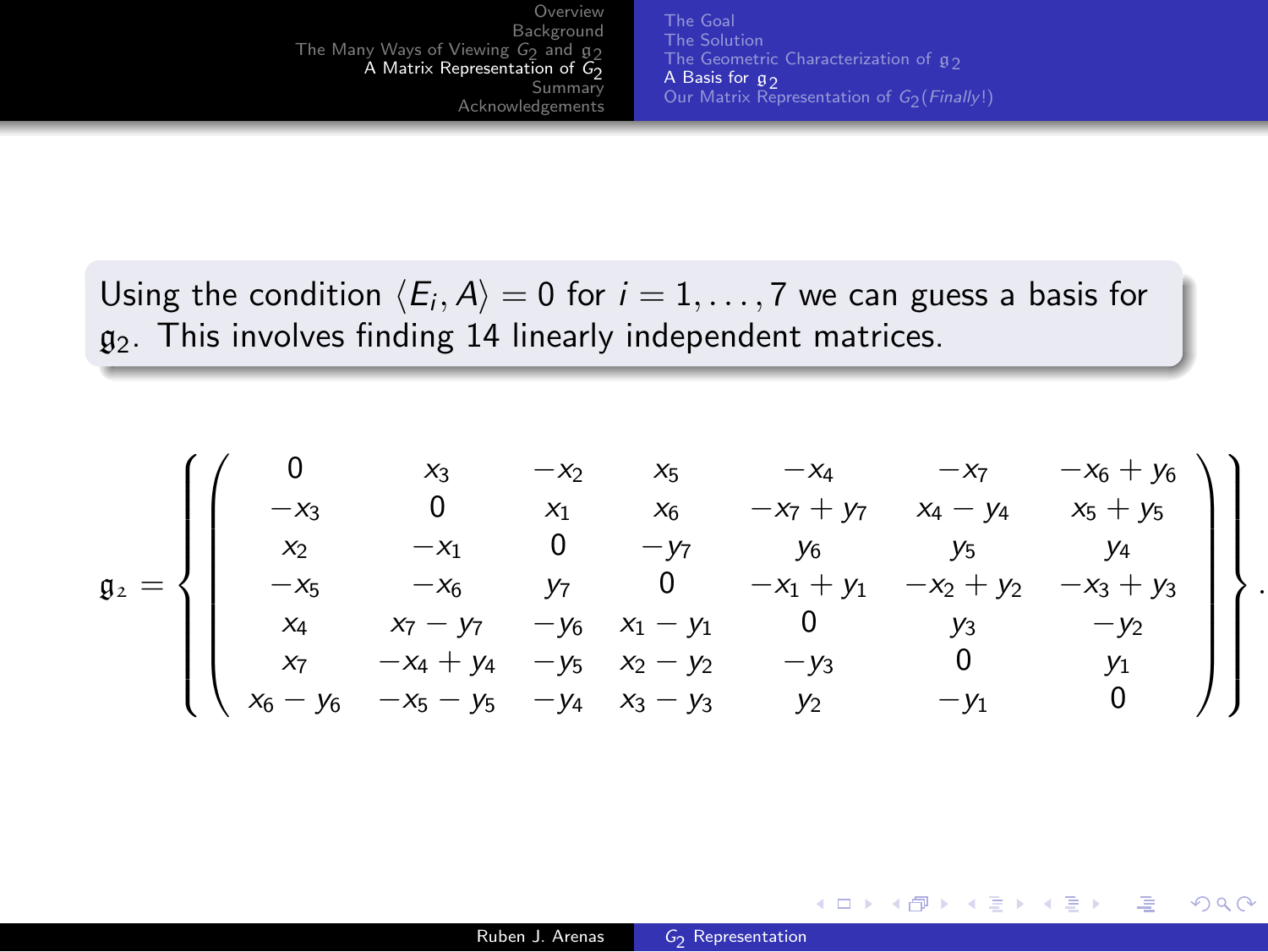The [Goal](#page-9-0) The [Solution](#page-10-0) The Geometric [Characterization](#page-11-0) of  $g_2$ <br>A Basis for  $g_2$ A [Basis](#page-12-0) for  $\mathfrak{g}_{2}$ <br>Our Matrix [Representation](#page-13-0) of G<sub>2</sub>(*Finally*!)

<span id="page-13-0"></span>イロト イ母 トイヨ トイヨ トー

(三)

 $\Omega$ 

#### Exponentiating Down

 $\bullet$  The direct way of exponentiating to generate  $G_2$  fails us computationally. We use the canonical coordinates of the second kind instead. In this case,

$$
G_2 = \left\{ \left( \prod_{n=1}^7 \exp(x_i X_i) \right) \cdot \left( \prod_{n=1}^7 \exp(y_i Y_i) \right) \mid x_i, y_i \in \mathbb{R} \right\}.
$$

- We have actually constructed a 14-paramater 7-by-7 matrix description of  $G_2$ . Unfortunately it is too large to display here.
- $\bullet$  We find that individual elements of  $G_2$  look like 2- and 3-tori.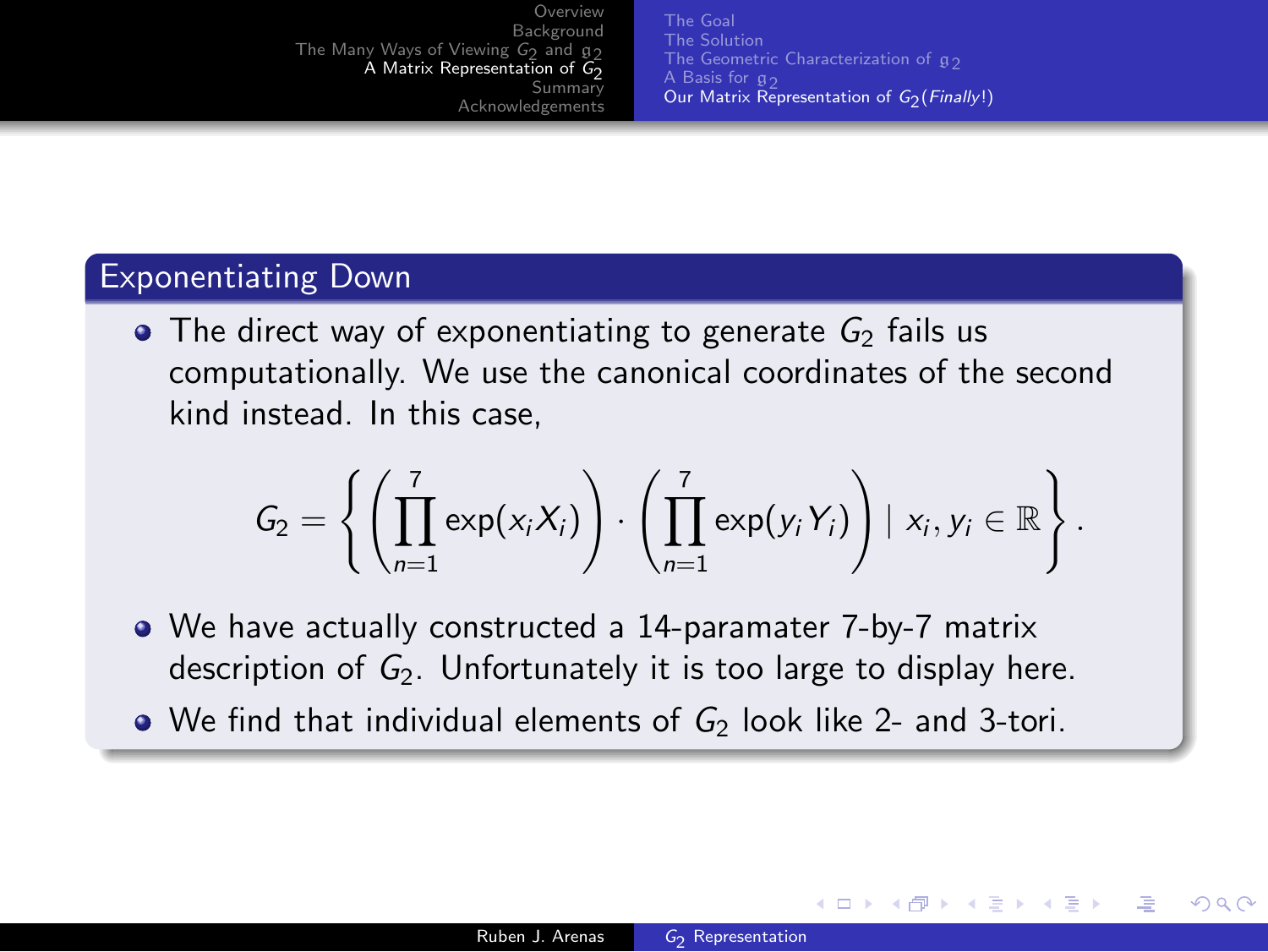[Overview](#page-1-0) **[Background](#page-2-0)** The Many Ways of [Viewing](#page-6-0)  $G_2$  and  $g_2$ iy Ways of Viewing G<sub>2</sub> and  $g_2$ <br>A Matrix [Representation](#page-9-0) of G<sub>2</sub> **[Summary](#page-14-0)** [Acknowledgements](#page-15-0)

#### What I did...

- $\bullet$  Developed a new geometric characterization of the Lie algebra  $g_2$ with Professor Gu.
- $\bullet$  Found an explicit basis for  $g_2$  using the geometric characterization.
- $\bullet$  Generated a 14-parameter matrix description of the Lie group  $G_2$ .
- $\bigcirc$  Identified the geometry of 1-parameter subgroups of  $G_2$ .

<span id="page-14-0"></span>イロメ イ母メ イヨメ イヨメー

 $\equiv$   $\cap$   $\alpha$